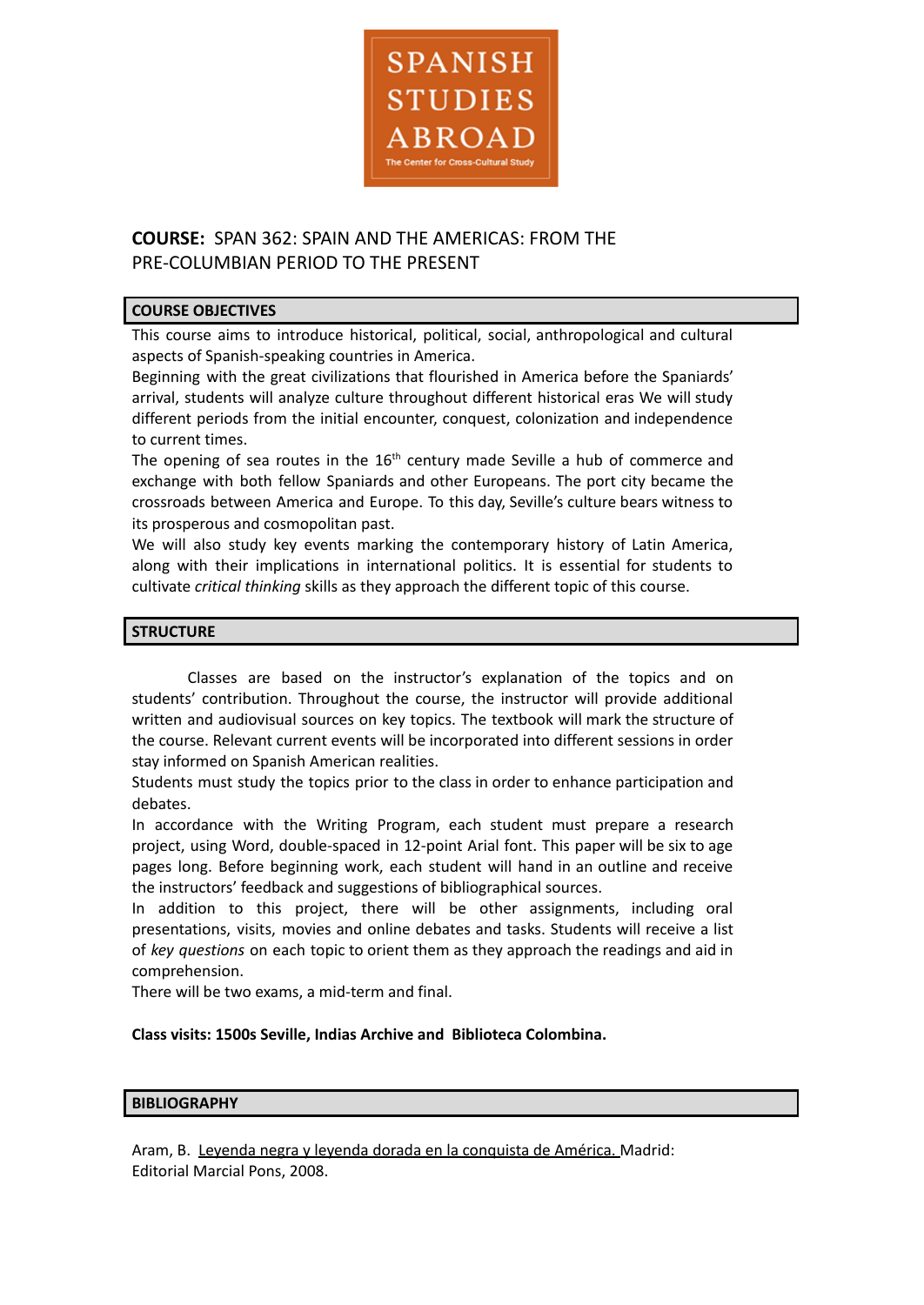Benassar, Bartolomé. 1492 ¿ Un mundo nuevo?. Madrid: Editorial Neren, 1995.

Castelo, Leopoldo. Historia del Arte Iberoamericano. Madrid: Alianza Editorial, 1991.

Chamg- Rodríguez, Eugenio. Latinoamérica, su civilización y su cultura. Boston: Editorial, Heine & Heine: 1991.

Elliot, J.H. El viejo y el nuevo mundo, 1492-1650. Madrid: Alianza Editorial, 1995.

Elliot, J.H. Imperios del mundo Atlántico. Madrid: Editorial Tauro, 2006.

Fernandez-Armesto, F. Las Américas. Barcelona: Editorial Debate, 2004

León- Portilla, M. Crónicas Indígenas: la visión de los vencidos Madrid: Editorial Historia 16,1990.

Lucena,M. Atlas histórico de Latinoamérica. Madrid: Editorial Síntesis, 2009.

Lynch, J. Las revoluciones Hispanoamericanas,1808- 1826. Barcelona: Editorial Ariel, 1997.

Morales Padrón, F. Historia del descubrimiento y conquista de América. Madrid: Editorial Gredos, 1999.

Navarro García, L. Historia de las Américas. Madrid: Editorial Alambra- Logman, 1991.

Sejourné, L. América Latina: Antiguas culturas Prehispánicas. Barcelona: Editorial Crítica, 1994.

Skidmore, E y Smith, H: Historia contemporánea de América Latina. Barcelona: Ed. Crítica, 1996.

Tzvetan,T. Historia contemporánea de América Latina. Nueva York : Editorial Harper & Row, 1991.

Vázquez, G. Historia de América. Madrid: Editorial SGEL, 2005.

#### **TEXTBOOK**

**Coursebook. SPAIN AND THE AMERICAS**

#### **EVALUATION**

Students will be evaluated on their participation, as well as their attitude and contribution to the making classes work. **Unexcused absences**\* will lower the participation grade, in accordance with the Center's attendance policy.

| 1. Participation*                            | 20% |
|----------------------------------------------|-----|
| Mid-term exam                                | 20% |
| 3. Presentations, activities and assignments | 20% |